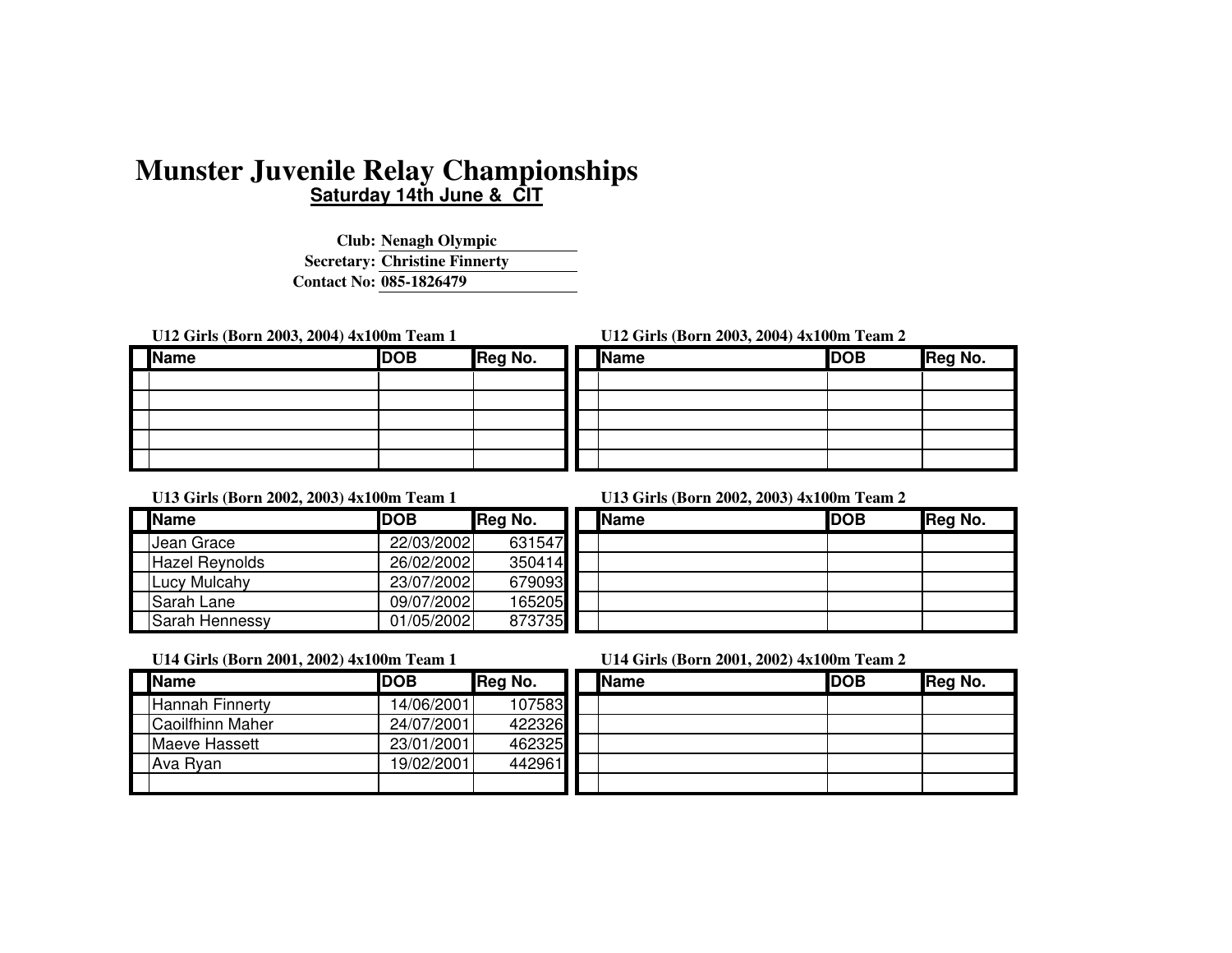## **U15 Girls (Born 2000, 2001) 4x100m Team 1 U15 Girls (Born 2000, 2001) 4x100m Team 2**

| <b>Name</b>            | <b>DOB</b> | Reg No. | <b>IName</b> | <b>DOB</b> | Reg No. |
|------------------------|------------|---------|--------------|------------|---------|
| Sadbh O' Mahony        | 12/11/2000 | 995978  |              |            |         |
| <b>Alannah Deering</b> | 07/08/2000 | 237408  |              |            |         |
| Aoife Dunne            | 08/03/2000 | 140245  |              |            |         |
| Ellen Lane             | 18/01/2000 | 354840  |              |            |         |
| Olivia Moylan          | 05/01/2000 | 995391  |              |            |         |

| Name | <b>DOB</b> | Reg No. |
|------|------------|---------|
|      |            |         |
|      |            |         |
|      |            |         |
|      |            |         |
|      |            |         |

**U16 Girls (Born 1999, 2000) 4x100m Team 1 U16 Girls (Born 1999, 2000) 4x100m Team 2**

| U16 Girls (Born 1999, 2000) 4x100m Team 2 |  |  |  |
|-------------------------------------------|--|--|--|
|                                           |  |  |  |

| Name | <b>DOB</b> | Reg No. | Name | <b>DOB</b> | Reg No. |
|------|------------|---------|------|------------|---------|
|      |            |         |      |            |         |
|      |            |         |      |            |         |
|      |            |         |      |            |         |
|      |            |         |      |            |         |
|      |            |         |      |            |         |

| Name | <b>DOB</b> | Reg No. |
|------|------------|---------|
|      |            |         |
|      |            |         |
|      |            |         |
|      |            |         |
|      |            |         |

**U17 Girls (Born 1998, 1999) 4x100m Team 1 U17 Girls (Born 1998, 1999) 4x100m Team 2**

| <b>Name</b>         | <b>IDOB</b> | Reg No. | <b>Name</b> | <b>IDOB</b> | Reg No. |
|---------------------|-------------|---------|-------------|-------------|---------|
| Ciardha Maher       | 10/04/1998  | 398541  |             |             |         |
| ILeah Farnan        | 05/01/1998  | 694195  |             |             |         |
| Kayley Moylan       | 21/06/1998  | 809708  |             |             |         |
| Emma Hennessy       | 14/07/1998  | 512686  |             |             |         |
| <b>Fiona Mollov</b> | 03/12/1999  | 452785  |             |             |         |

| Name | <b>DOB</b> | Reg No. |
|------|------------|---------|
|      |            |         |
|      |            |         |
|      |            |         |
|      |            |         |
|      |            |         |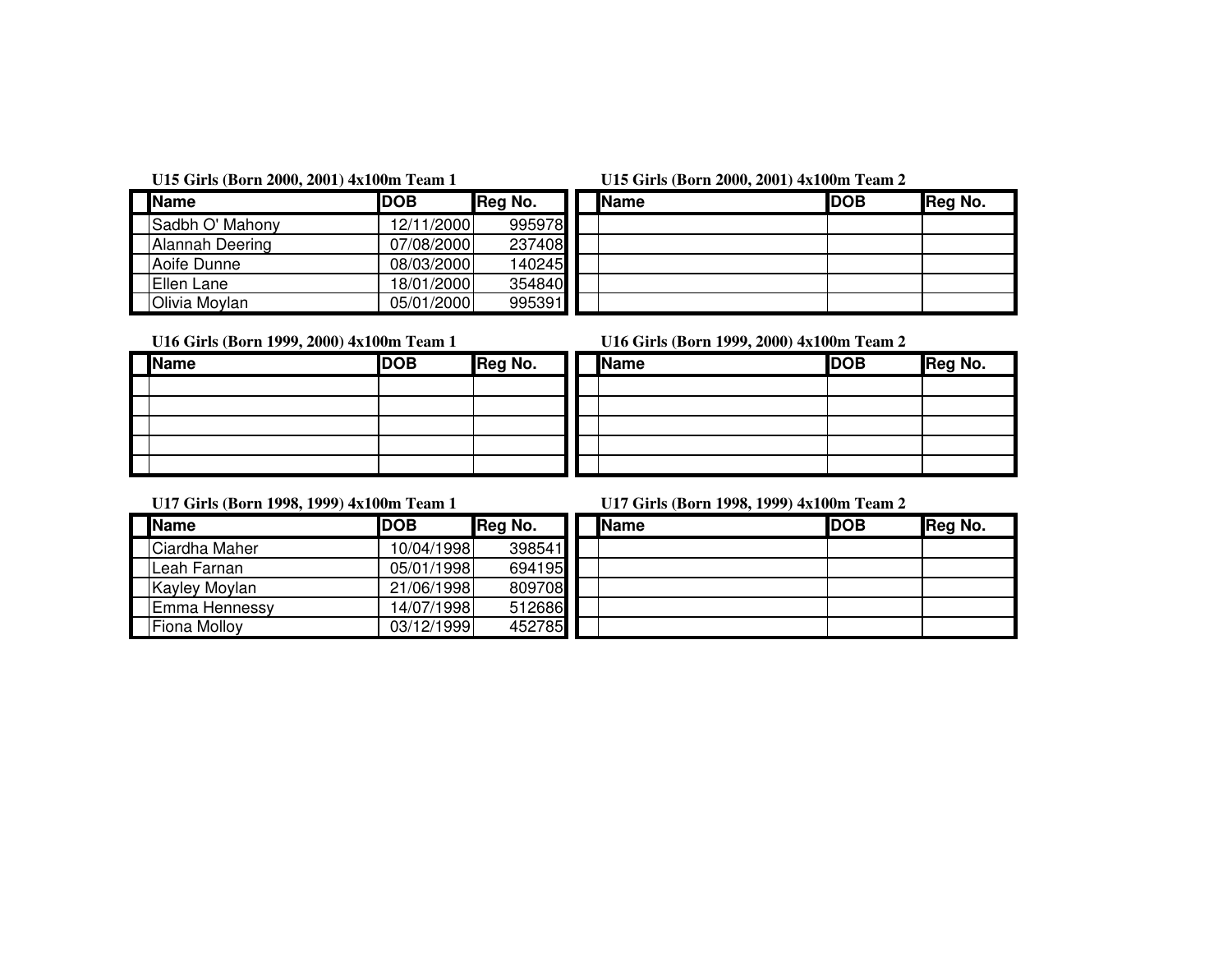## **U17 Girls (Born 1998) 4x300m Team 1 U17 Girls (Born 1998) 4x300m Team 2**

| Name | <b>DOB</b> | Reg No. |
|------|------------|---------|
|      |            |         |
|      |            |         |
|      |            |         |
|      |            |         |
|      |            |         |

| Name | <b>DOB</b> | Reg No. | Name | <b>DOB</b> | Reg No. |
|------|------------|---------|------|------------|---------|
|      |            |         |      |            |         |
|      |            |         |      |            |         |
|      |            |         |      |            |         |
|      |            |         |      |            |         |
|      |            |         |      |            |         |

## **U18 Girls (Born 1997, 1998) 4x100m Team 1 U18 Girls (Born 1997, 1998) 4x100m Team 2**

| <b>Name</b>          | <b>DOB</b> | Reg No. | <b>Name</b> | <b>IDOB</b> | Reg No. |
|----------------------|------------|---------|-------------|-------------|---------|
| <b>Aoife Deering</b> | 07/11/1997 | 609583  |             |             |         |
| Ciara Cummins        | 10/01/1997 | 172895  |             |             |         |
| Leah Farnan          | 05/01/1998 | 694195  |             |             |         |
| Ciardha Maher        | 10/04/1998 | 398541  |             |             |         |
|                      |            |         |             |             |         |

| <b>Name</b> | <b>DOB</b> | Reg No. |
|-------------|------------|---------|
|             |            |         |
|             |            |         |
|             |            |         |
|             |            |         |
|             |            |         |

**U18 Girls (Born 1997, 1998) 4x300m Team 1 U18 Girls (Born 1997, 1998) 4x300m Team 2**

| <b>Name</b>          | <b>DOB</b> | Reg No. |
|----------------------|------------|---------|
| Aoife Deering        | 07/11/1997 | 609583  |
| <b>Ciara Cummins</b> | 10/01/1997 | 172895  |
| Leah Farnan          | 05/01/1998 | 694195  |
| Ciardha Maher        | 10/04/1998 | 398541  |
|                      |            |         |

| Name          | <b>DOB</b> | Reg No. | <b>Name</b> | <b>DOB</b> | Reg No. |
|---------------|------------|---------|-------------|------------|---------|
| Aoife Deering | 07/11/1997 | 609583  |             |            |         |
| Ciara Cummins | 10/01/1997 | 172895  |             |            |         |
| Leah Farnan   | 05/01/1998 | 694195  |             |            |         |
| Ciardha Maher | 10/04/1998 | 398541  |             |            |         |
|               |            |         |             |            |         |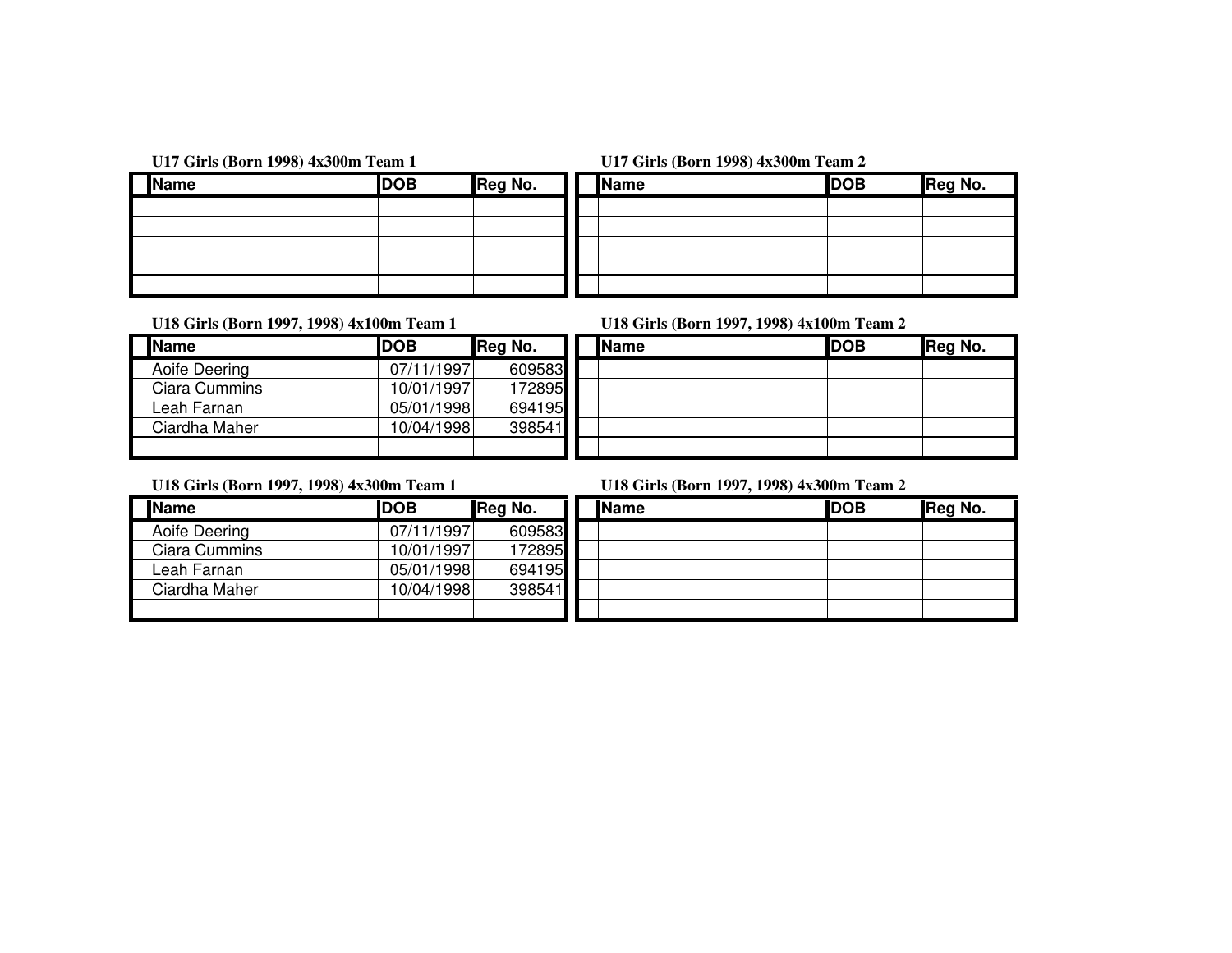|             | U19 Girls (Born 1996, 1997) 4x100m Team 1 | U19 Girls (Born 1996, 1997) 4x100m Team 2 |             |            |  |
|-------------|-------------------------------------------|-------------------------------------------|-------------|------------|--|
| <b>Name</b> | <b>DOB</b>                                | Reg No.                                   | <b>Name</b> | <b>DOB</b> |  |
|             |                                           |                                           |             |            |  |
|             |                                           |                                           |             |            |  |
|             |                                           |                                           |             |            |  |
|             |                                           |                                           |             |            |  |
|             |                                           |                                           |             |            |  |

| Name | <b>DOB</b> | Reg No. | <b>Name</b> | <b>DOB</b> | Reg No. |
|------|------------|---------|-------------|------------|---------|
|      |            |         |             |            |         |
|      |            |         |             |            |         |
|      |            |         |             |            |         |
|      |            |         |             |            |         |
|      |            |         |             |            |         |

## **U19 Girls (Born 1996, 1997) 4x400m Team 1 U19 Girls (Born 1996, 1997) 4x400m Team 2**

| <b>Name</b> | <b>DOB</b> | Reg No. |
|-------------|------------|---------|
|             |            |         |
|             |            |         |
|             |            |         |
|             |            |         |
|             |            |         |

| Name | <b>DOB</b> | Reg No. | Name | <b>DOB</b> | Reg No. |
|------|------------|---------|------|------------|---------|
|      |            |         |      |            |         |
|      |            |         |      |            |         |
|      |            |         |      |            |         |
|      |            |         |      |            |         |
|      |            |         |      |            |         |

**Closing Date; Friday 6th June 2014**

**Entry Fee; 5 Euro per Team.**

 **Entries and Fees to: Anne Cullinane, Killarney Rd., Abbeyfeale, Co. Limerick (juvenilesecretary@munsterathletics.com)Fees this Page:**60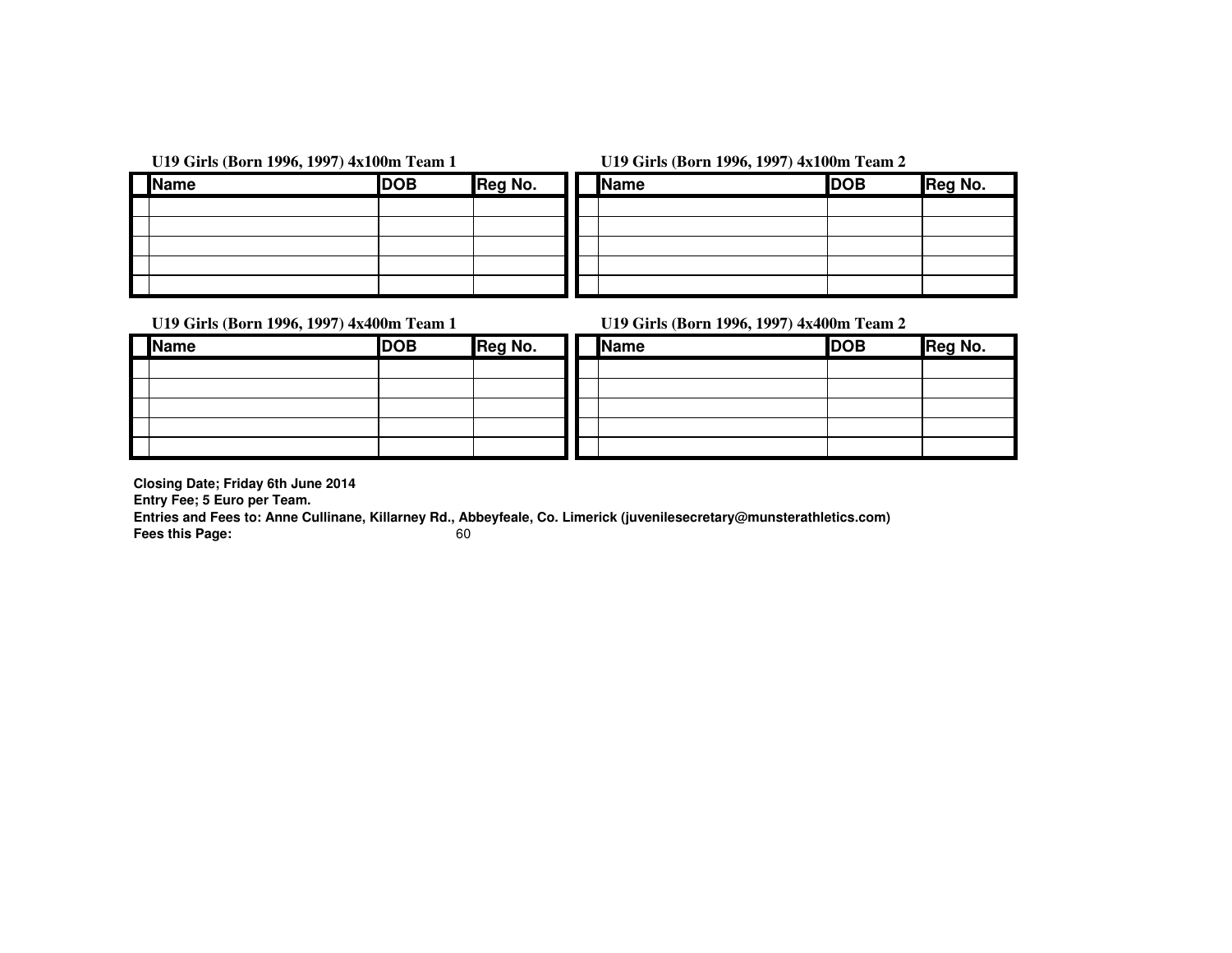# **Saturday 14th June & CITMunster Juvenile Relay Championships**

**Club:Nenagh Olympic Secretary: Christine FinnertyContact No:085-1826479**

**U12 Boys (Born 2003, 2004) 4x100m Team 1 U12 Boys (Born 2003, 2004) 4x100m Team 2**

| Name                   | <b>DOB</b> | Reg No. |
|------------------------|------------|---------|
| <b>Oisin Pepper</b>    | 16/06/2004 | 910656  |
| Adam Brennan           | 15/06/2003 | 634975  |
| <b>Rory Grace</b>      | 24/01/2003 | 792138  |
| <b>Padraic Hassett</b> | 13/03/2003 | 594977  |
| Jamie Kennedy          | 02/04/2003 | 836490  |

| Name            | <b>DOB</b> | Reg No. | <b>Name</b> | <b>DOB</b> | Reg No. |
|-----------------|------------|---------|-------------|------------|---------|
| Oisin Pepper    | 16/06/2004 | 910656  |             |            |         |
| Adam Brennan    | 15/06/2003 | 634975  |             |            |         |
| Rorv Grace      | 24/01/2003 | 792138  |             |            |         |
| Padraic Hassett | 13/03/2003 | 594977  |             |            |         |
| Jamie Kennedv   | 02/04/2003 | 836490  |             |            |         |

| <b>IName</b>         | <b>DOB</b> | Reg No. | <b>Name</b> | <b>DOB</b> | Reg No. |
|----------------------|------------|---------|-------------|------------|---------|
| <b>Jack McEvoy</b>   | 07/12/2002 | 575258  |             |            |         |
| <b>Ted Collins</b>   | 31/10/2002 | 360203  |             |            |         |
| Tadhg O' Shaughnessy | 01/10/2002 | 559054  |             |            |         |
| Josh Egan            | 31/01/2002 | 396281  |             |            |         |
| Aaron Walsh          | 08/01/2002 | 176084  |             |            |         |

## **U13 Boys (Born 2002, 2003) 4x100m Team 1 U13 Boys (Born 2002, 2003) 4x100m Team 2**

| Name | <b>DOB</b> | Reg No. |
|------|------------|---------|
|      |            |         |
|      |            |         |
|      |            |         |
|      |            |         |
|      |            |         |

## **U14 Boys (Born 2001, 2002) 4x100m Team 1 U14 Boys (Born 2001, 2002) 4x100m Team 2**

|--|

| <b>Name</b>   | <b>DOB</b> | Reg No. | Nar |
|---------------|------------|---------|-----|
| Sean Carolan  | 18/07/2001 | 106001  |     |
| Joseph McEvoy | 24/03/2001 | 568718  |     |
| Josh Egan     | 31/01/2002 | 396281  |     |
| Aaron Walsh   | 08/01/2002 | 176084  |     |
|               |            |         |     |

| $\frac{1}{2}$ | $C_{1}$ , $D_{2}$ , $D_{3}$ , $D_{4}$ , $D_{5}$ , $D_{6}$ , $D_{7}$ , $D_{8}$ , $D_{9}$ , $D_{1}$ , $D_{1}$ , $D_{2}$ , $D_{3}$ |         |              |  |             |         |
|---------------|---------------------------------------------------------------------------------------------------------------------------------|---------|--------------|--|-------------|---------|
| Name          | <b>IDOB</b>                                                                                                                     | Reg No. | <b>IName</b> |  | <b>IDOB</b> | Reg No. |
| Sean Carolan  | 18/07/2001                                                                                                                      | 106001  |              |  |             |         |
| Joseph McEvoy | 24/03/2001                                                                                                                      | 568718  |              |  |             |         |
| Josh Egan     | 31/01/2002                                                                                                                      | 396281  |              |  |             |         |
| Aaron Walsh   | 08/01/2002                                                                                                                      | 176084  |              |  |             |         |
|               |                                                                                                                                 |         |              |  |             |         |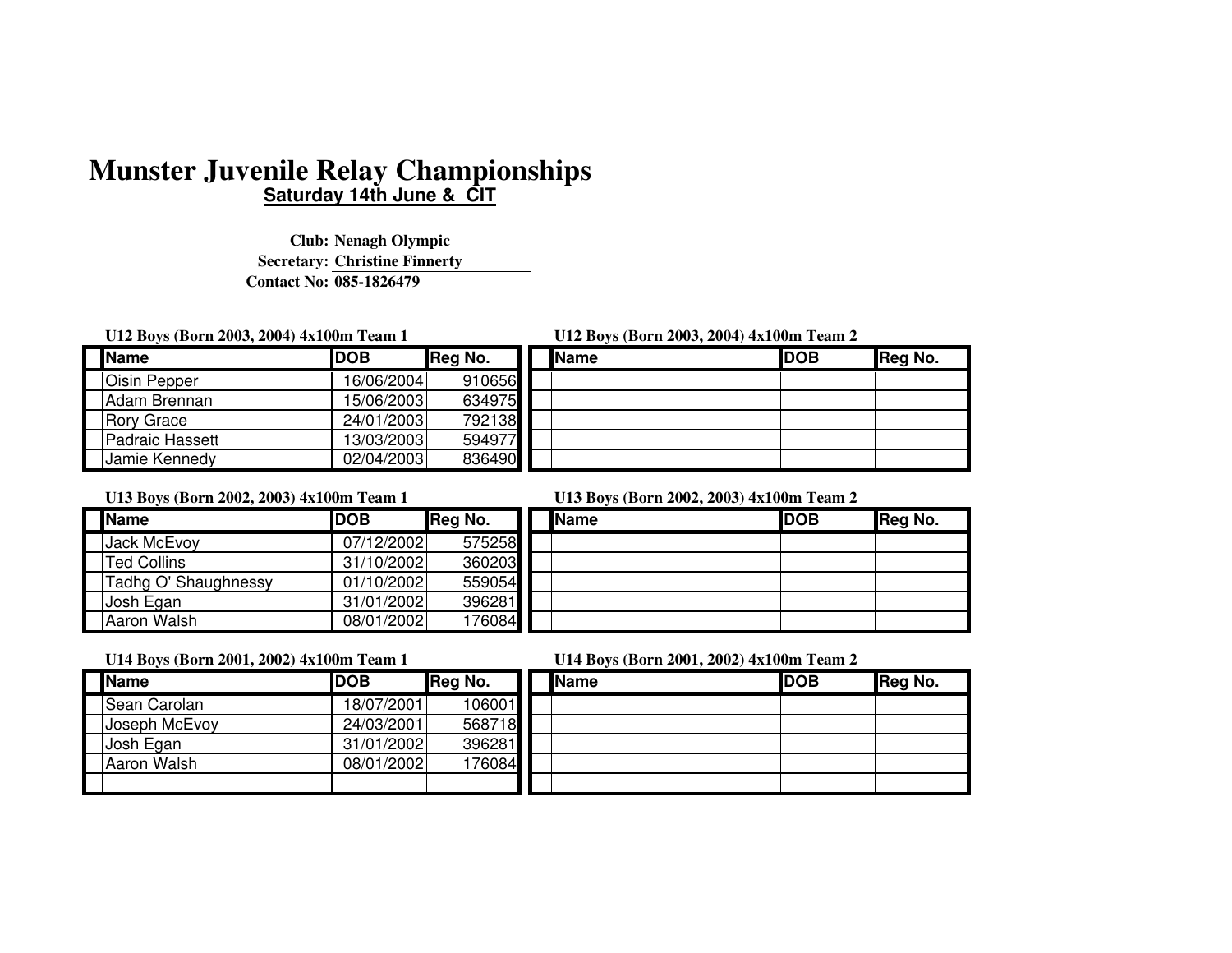| <b>Name</b> | <b>DOB</b> | Reg No. |
|-------------|------------|---------|
|             |            |         |
|             |            |         |
|             |            |         |
|             |            |         |
|             |            |         |

**U15 Boys (Born 2000, 2001) 4x100m Team 1 U15 Boys (Born 2000, 2001) 4x100m Team 2**

| Name | <b>DOB</b> | Reg No. | <b>Name</b> | <b>DOB</b> | Reg No. |
|------|------------|---------|-------------|------------|---------|
|      |            |         |             |            |         |
|      |            |         |             |            |         |
|      |            |         |             |            |         |
|      |            |         |             |            |         |
|      |            |         |             |            |         |

**U16 Boys (Born 1999, 2000) 4x100m Team 1 U16 Boys (Born 1999, 2000) 4x100m Team 2**

| <b>Name</b> | <b>DOB</b> | Reg No. | <b>Name</b> | <b>DOB</b> | Reg No. |
|-------------|------------|---------|-------------|------------|---------|
|             |            |         |             |            |         |
|             |            |         |             |            |         |
|             |            |         |             |            |         |
|             |            |         |             |            |         |
|             |            |         |             |            |         |

| <b>I</b> Name | <b>I</b> DOR | <b>I</b> Heg No. |
|---------------|--------------|------------------|
|               |              |                  |
|               |              |                  |
|               |              |                  |
|               |              |                  |
|               |              |                  |

 $\overline{\phantom{0}}$ 

**U17 Boys (Born 1998, 1999) 4x100m Team 1 U17 Boys (Born 1998, 1999) 4x100m Team 2**

| Reg No. |
|---------|
|         |
|         |
|         |
|         |
|         |
|         |
|         |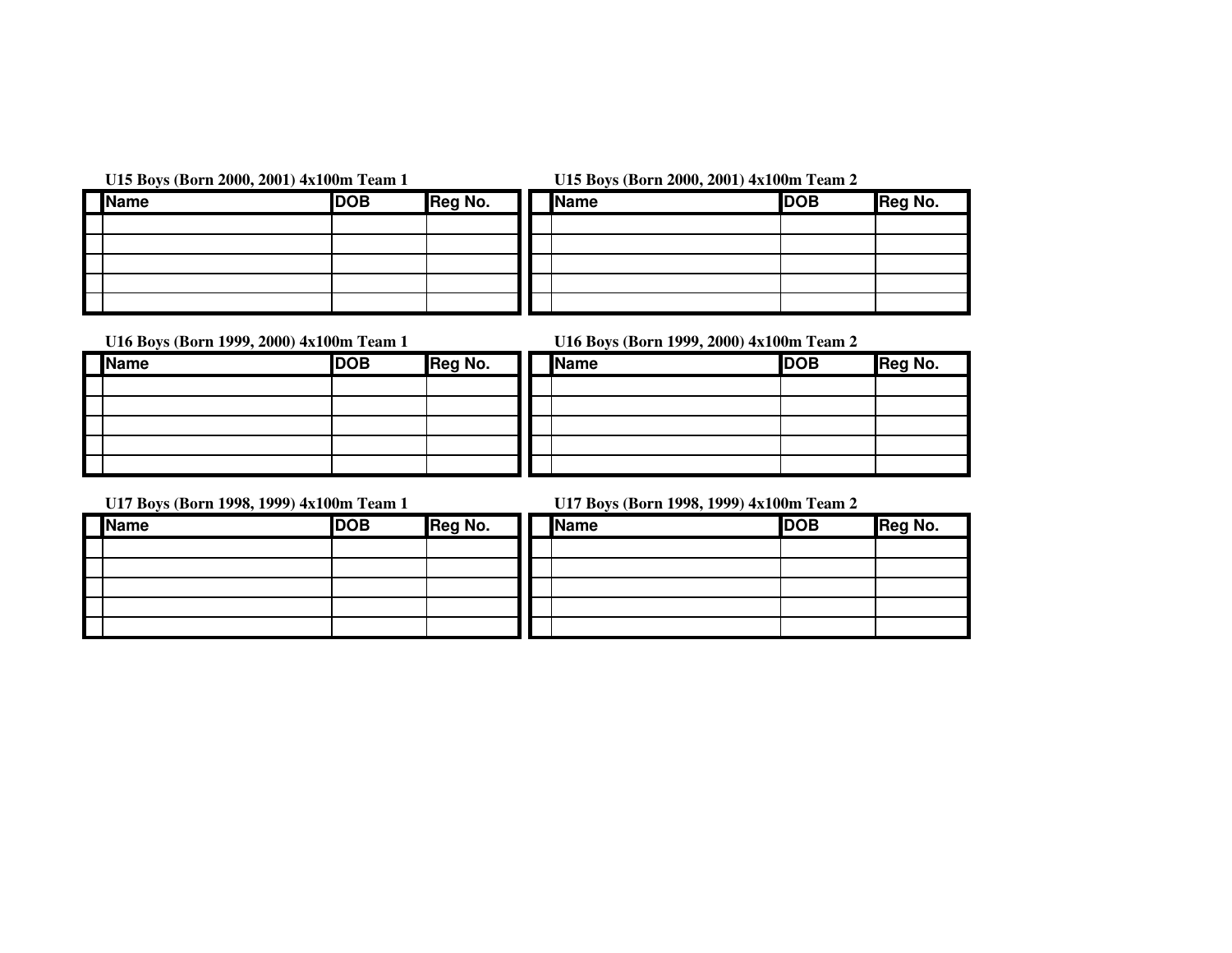## **U17 Boys (Born 1998) 4x400m Team 1 U17 Boys (Born 1998) 4x400m Team 2**

| <b>Name</b> | <b>DOB</b> | Reg No. |
|-------------|------------|---------|
|             |            |         |
|             |            |         |
|             |            |         |
|             |            |         |
|             |            |         |

| Name | <b>DOB</b> | Reg No. | <b>Name</b> | <b>DOB</b> | Reg No. |
|------|------------|---------|-------------|------------|---------|
|      |            |         |             |            |         |
|      |            |         |             |            |         |
|      |            |         |             |            |         |
|      |            |         |             |            |         |
|      |            |         |             |            |         |

| Name | <b>DOB</b> | Reg No. | <b>Name</b> | <b>DOB</b> | Reg No. |
|------|------------|---------|-------------|------------|---------|
|      |            |         |             |            |         |
|      |            |         |             |            |         |
|      |            |         |             |            |         |
|      |            |         |             |            |         |
|      |            |         |             |            |         |

**U18 Boys (Born 1997, 1998) 4x100m Team 1 U18 Boys (Born 1997, 1998) 4x100m Team 2**

| Name | <b>DOB</b> | Reg No. |
|------|------------|---------|
|      |            |         |
|      |            |         |
|      |            |         |
|      |            |         |
|      |            |         |

**U18 Boys (Born 1997, 1998) 4x400m Team 1 U18 Boys (Born 1997, 1998) 4x400m Team 2**

| <b>Name</b>       | <b>IDOB</b> | Reg No. | <b>Name</b> | <b>DOB</b> | Reg No. |
|-------------------|-------------|---------|-------------|------------|---------|
| Michael Quilligan | 10/03/1997  | 713189  |             |            |         |
| Niall McIntyre    | 26/03/1997  | 625099  |             |            |         |
| Darren Dunne      | 13/04/1997  | 411129  |             |            |         |
| Cormac Dunne      | 24/08/1998  | 192333  |             |            |         |
| Killian Cullagh   | 26/07/1997  | 129866  |             |            |         |